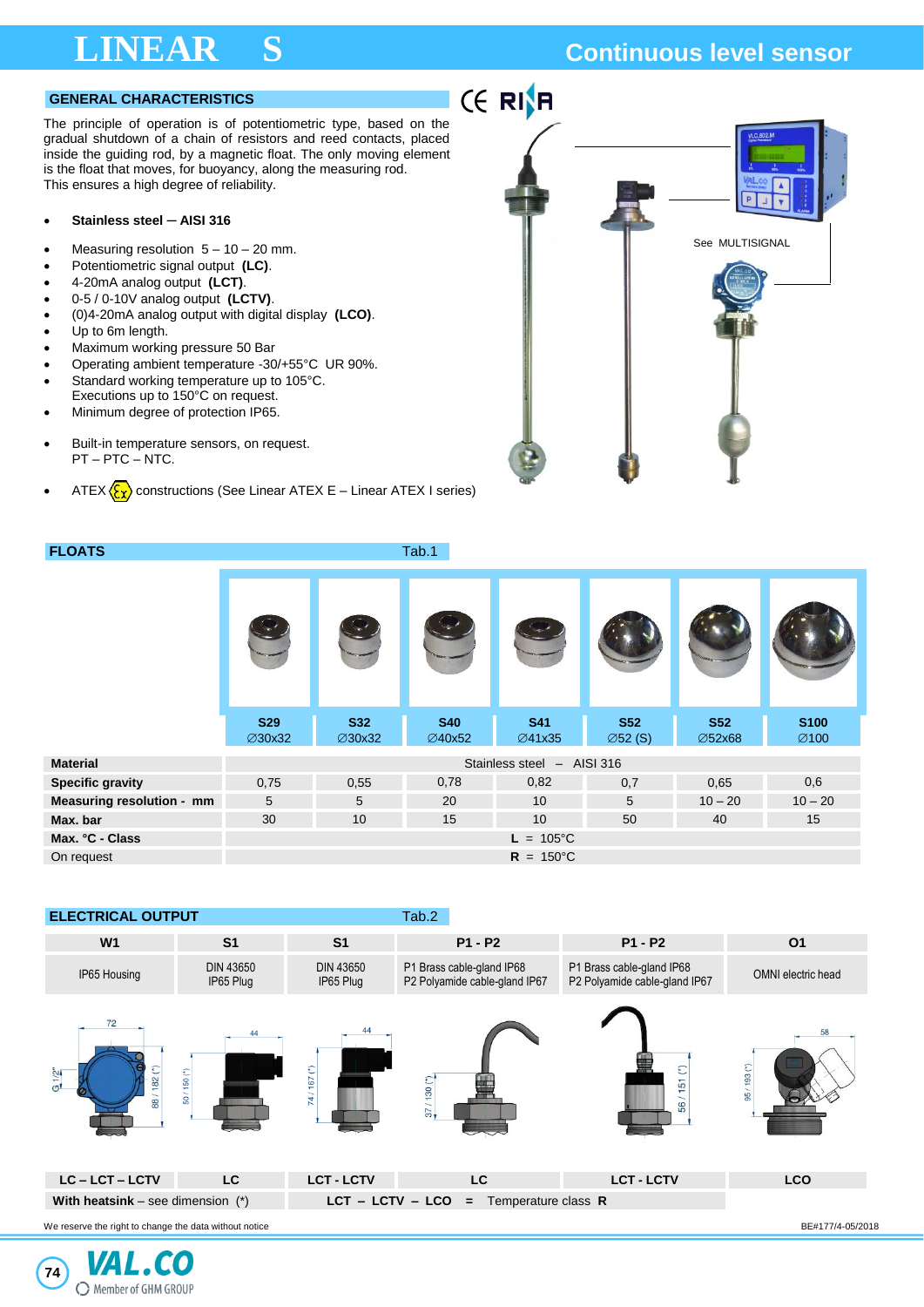## **LINEAR S Continuous level sensor**

| <b>PROCESS CONNECTIONS</b>                                                                                                            |                                                                                                             |                 | Tab.3                                |                                                                                 |                                     |                                                                       |                    |                                            |              |
|---------------------------------------------------------------------------------------------------------------------------------------|-------------------------------------------------------------------------------------------------------------|-----------------|--------------------------------------|---------------------------------------------------------------------------------|-------------------------------------|-----------------------------------------------------------------------|--------------------|--------------------------------------------|--------------|
| LC type P1-P2 output = Installation from inside                                                                                       |                                                                                                             |                 |                                      | $LC - LCT - LCTV - LCO$ type = Installation from outside                        |                                     |                                                                       |                    |                                            |              |
| 10                                                                                                                                    | 15                                                                                                          | <b>Float</b>    | 25                                   | 32                                                                              | 40                                  | 50                                                                    | <b>FSHX</b>        | <b>DN65</b>                                | <b>DN125</b> |
| 3/8"                                                                                                                                  | $\frac{1}{2}$                                                                                               | type            | 1"                                   | $1 - 1/4"$                                                                      | $1 - 1/2"$                          | 2"                                                                    | Flange             | Flange                                     | Flange       |
|                                                                                                                                       |                                                                                                             | S29-32          | G                                    | G-C-N                                                                           | $G-C-N$                             | $\overline{a}$                                                        |                    |                                            |              |
|                                                                                                                                       | S40-41                                                                                                      | $\overline{a}$  |                                      | G-C-N                                                                           | $G-C-N$                             |                                                                       | $\bullet$          |                                            |              |
| All type of floats                                                                                                                    | <b>S52S</b>                                                                                                 | $\overline{a}$  |                                      |                                                                                 | G-C-N                               |                                                                       |                    |                                            |              |
| All type of thread                                                                                                                    |                                                                                                             | S <sub>52</sub> |                                      |                                                                                 |                                     | $G-C-N$                                                               |                    |                                            |              |
|                                                                                                                                       |                                                                                                             | S100            |                                      |                                                                                 |                                     |                                                                       |                    |                                            |              |
| <b>Male thread</b>                                                                                                                    |                                                                                                             |                 |                                      | <b>Available materials</b>                                                      |                                     |                                                                       |                    | DN = Available materials                   |              |
| C<br>G                                                                                                                                | $\boldsymbol{\mathsf{N}}$                                                                                   |                 |                                      | $\mathbf s$                                                                     |                                     |                                                                       | S                  |                                            | $\mathbf c$  |
| Parallel<br>Conical                                                                                                                   | Conical                                                                                                     |                 |                                      | AISI-316                                                                        |                                     |                                                                       | AISI-316           |                                            | <b>Steel</b> |
| <b>UNI 7/1</b><br><b>UNI 228/1</b>                                                                                                    | <b>NPT</b>                                                                                                  |                 |                                      |                                                                                 |                                     |                                                                       |                    |                                            | On request   |
| <b>FLANGES</b><br>Dimensions in mm.                                                                                                   |                                                                                                             |                 |                                      |                                                                                 |                                     |                                                                       |                    |                                            |              |
| o<br>‡4                                                                                                                               | 6 holes on<br>$\varnothing$ 60 mm<br>∅4,5 mm                                                                |                 |                                      |                                                                                 |                                     | A<br>A1 Threaded connection                                           | Flanged connection |                                            | $A - A1$     |
| <b>FSHX</b><br><b>WIRING</b>                                                                                                          |                                                                                                             |                 |                                      | $DN = UNI - DIN - ANSI Flanges$                                                 |                                     |                                                                       |                    |                                            |              |
|                                                                                                                                       |                                                                                                             |                 |                                      |                                                                                 |                                     |                                                                       |                    |                                            |              |
| <b>POTENTIOMETRIC</b><br><b>OUTPUT</b>                                                                                                | 4-20 mA OUTPUT                                                                                              |                 |                                      | <b>V OUTPUT</b>                                                                 |                                     | 4-20 mA OUTPUT<br><b>WITH DIGITAL DISPLAY</b>                         |                    |                                            |              |
| Kohm<br>$R = 1K\Omega \div 15K\Omega$<br>Depending on LM                                                                              | $V+(18-30Vdc)$<br>R<br>$\frac{2}{6}$<br>$4\div 20$ mA<br>Max. load 500 (2)<br>Power supply $18 \div 36$ Vdc | $\overline{2}$  | R<br>$0 - 10$<br>$0 - 5$             | $V+(18-30Vdc)$<br>⊸2<br>V output<br>$Q$ GND<br>3<br>$1 - 5$<br>$0.5 - 4.5$<br>4 |                                     | $O$ V+ $(18-30Vdc)$<br>$\frac{2}{3}$ o (0)4-20mA<br>$\frac{1}{2}$ GND |                    | L0<br><b>LM</b>                            |              |
| LC                                                                                                                                    | <b>LCT</b>                                                                                                  |                 |                                      | LCTV                                                                            |                                     | LCO                                                                   |                    |                                            |              |
|                                                                                                                                       |                                                                                                             |                 |                                      |                                                                                 |                                     |                                                                       |                    |                                            |              |
| <b>DIMENSIONS</b><br>mm.<br>The dimensions L0 and LM are referred to the stop of the fitting (A1) or flange (A) connection.           |                                                                                                             |                 | Tab.4                                |                                                                                 |                                     |                                                                       |                    |                                            |              |
| Tolerance on dimension L0 and LM $\pm$ 3 mm.                                                                                          |                                                                                                             |                 |                                      |                                                                                 |                                     |                                                                       |                    |                                            |              |
|                                                                                                                                       | <b>S29</b><br><b>S32</b>                                                                                    | <b>S40</b>      | S41                                  | S52(S)                                                                          | <b>S52</b>                          |                                                                       | <b>S100</b>        |                                            |              |
| A                                                                                                                                     | 15<br>15                                                                                                    | 15              | 10                                   | 25                                                                              | 35                                  |                                                                       | 50                 |                                            |              |
| A <sub>1</sub>                                                                                                                        | 35<br>35                                                                                                    | 35              | 30                                   | 45                                                                              | 55                                  |                                                                       |                    |                                            | B            |
| в                                                                                                                                     | 25<br>25                                                                                                    | 45              | 30                                   | 30                                                                              | 40                                  |                                                                       | 60                 |                                            |              |
| Damping tube                                                                                                                          | $-S$                                                                                                        | $-V$            |                                      |                                                                                 |                                     |                                                                       |                    |                                            |              |
| On request                                                                                                                            | AISI-316                                                                                                    | <b>PVC</b>      |                                      |                                                                                 |                                     |                                                                       |                    |                                            |              |
|                                                                                                                                       |                                                                                                             |                 |                                      |                                                                                 |                                     |                                                                       |                    |                                            |              |
| <b>OPTION</b> - Built-in temperature sensor                                                                                           |                                                                                                             |                 |                                      |                                                                                 |                                     |                                                                       |                    |                                            |              |
| Only for LC type = On request, it is possible to install a temperature sensor located at the bottom of the rod inside the instrument. |                                                                                                             |                 |                                      |                                                                                 |                                     |                                                                       |                    |                                            |              |
| PT100 - PT1000                                                                                                                        |                                                                                                             | <b>PTC</b>      |                                      |                                                                                 | <b>NTC</b>                          |                                                                       |                    |                                            |              |
| EN 60751 - IEC 751                                                                                                                    |                                                                                                             |                 | Resistance at 25 $°C \le 500 \Omega$ |                                                                                 | Resistance at 25°C 2-5-10-50-100 KΩ |                                                                       |                    |                                            |              |
| Class $B - (Class A on request)$                                                                                                      |                                                                                                             |                 |                                      | Temperature 60°C ÷ 150°C                                                        |                                     |                                                                       |                    | Precision $\pm$ 5% / $\pm$ 3% (on request) |              |
| <b>NOMENCLATURE</b>                                                                                                                   |                                                                                                             |                 |                                      |                                                                                 |                                     |                                                                       |                    |                                            |              |
| LC.                                                                                                                                   | S52 10 1300/1400 S - S 50 G S W1 L 1,5 M                                                                    |                 |                                      |                                                                                 |                                     |                                                                       |                    |                                            |              |
|                                                                                                                                       |                                                                                                             |                 |                                      |                                                                                 |                                     | Type: LC - LCT - LCTV - LCO                                           |                    |                                            |              |
|                                                                                                                                       |                                                                                                             |                 |                                      | Tab.1<br>Float                                                                  |                                     |                                                                       |                    |                                            |              |
|                                                                                                                                       |                                                                                                             |                 |                                      | Tab.1                                                                           | Measuring resolution (mm).          |                                                                       |                    |                                            |              |

**EXECUTE:** Tab.4 Measuring length LM / Total length L0 (mm).

Tab.2 Cable length (P1 - P2) 1,5m / 3m, other lengths on request.

● Tab.3 Process connection dimension. ● Tab.3 Process connection thread. ● Tab.3 Process connection material. ● Tab.2 Electrical output. ● Tab.1 Temperature class.

● Tab.3 Rod material.

● **Tab.4** Damping tube (option).



We reserve the right to change the data without notice BE#177/4-05/2018